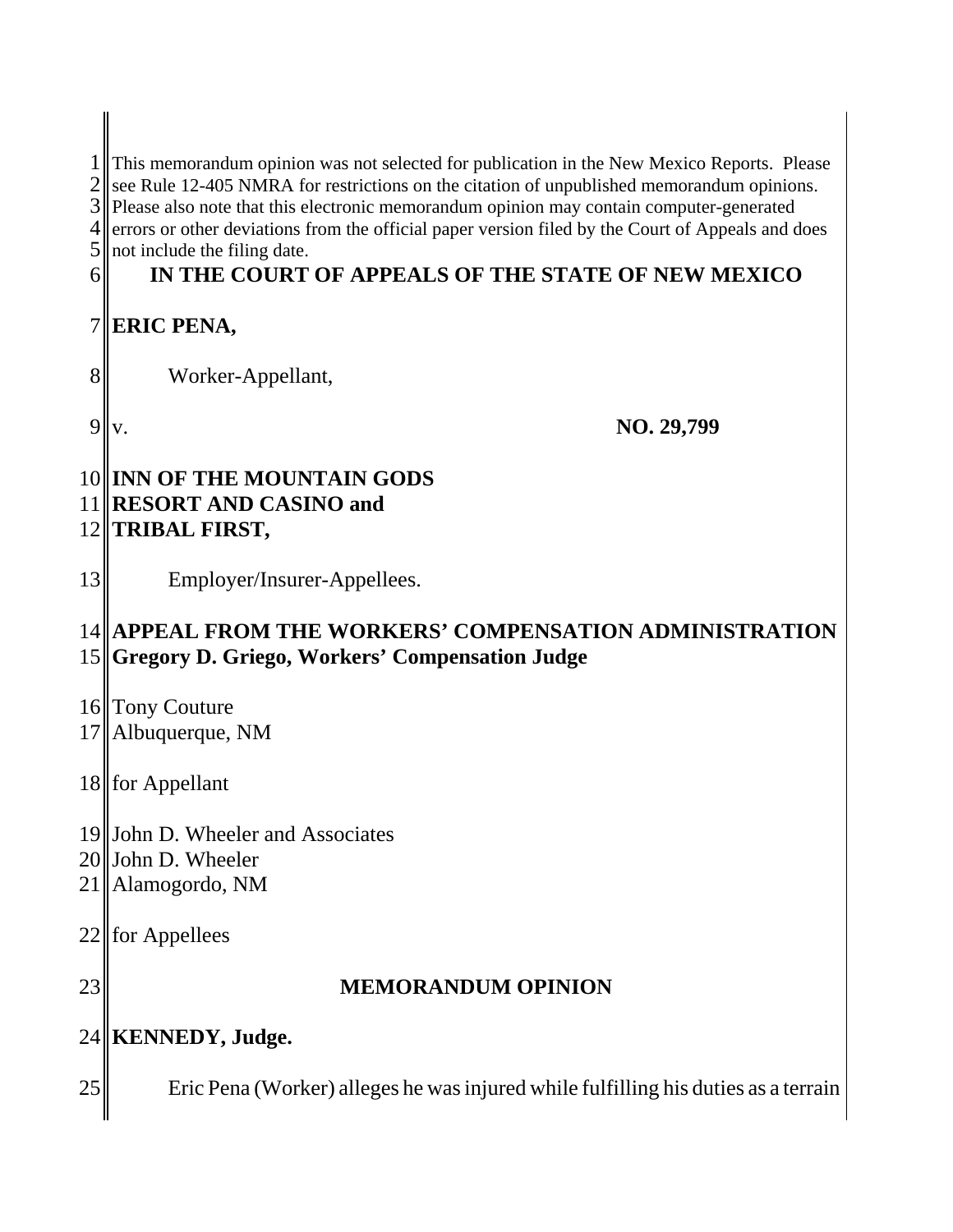$1$  park supervisor at Ski Apache, near Ruidoso, New Mexico. Ski Apache is a  $2$  commercial enterprise operated by Inn of the Mountain Gods Resort and Casino and 3 insured by Tribal First (collectively Employers). After his injury, Worker filed a 4 claim with the New Mexico Workers' Compensation Administration (WCA), and 5 Employers, which are an unincorporated enterprise of the Mescalero Apache Tribe, 6 filed a motion to dismiss on the basis of tribal sovereign immunity. The workers' 7 compensation judge (WCJ) granted Employers' motion, and Worker appeals.

8 For the reasons set out below, we affirm and hold that the WCJ properly 9 dismissed this case.

#### 10 **BACKGROUND**

11<sup> $\parallel$ </sup> Worker alleges that at the time of his injury he was employed as a terrain park 12 supervisor, and as such, was required to design, maintain, and test various ski features  $13$  as a normal part of his duties to Employers. On January 17, 2009, in an area of the ski 14 resort outside the boundaries of the Mescalero Apache Reservation, Worker was 15 testing such a feature when he fell and sustained injuries to his neck, back, and left 16 arm. These injuries left Worker unable to perform his duties and he sought 17 compensation through the tribal workers' compensation system. Employers denied 18 his claim on the basis that Worker was engaged in horseplay and was therefore acting 19 outside the course and scope of his employment when injured. It appears that Worker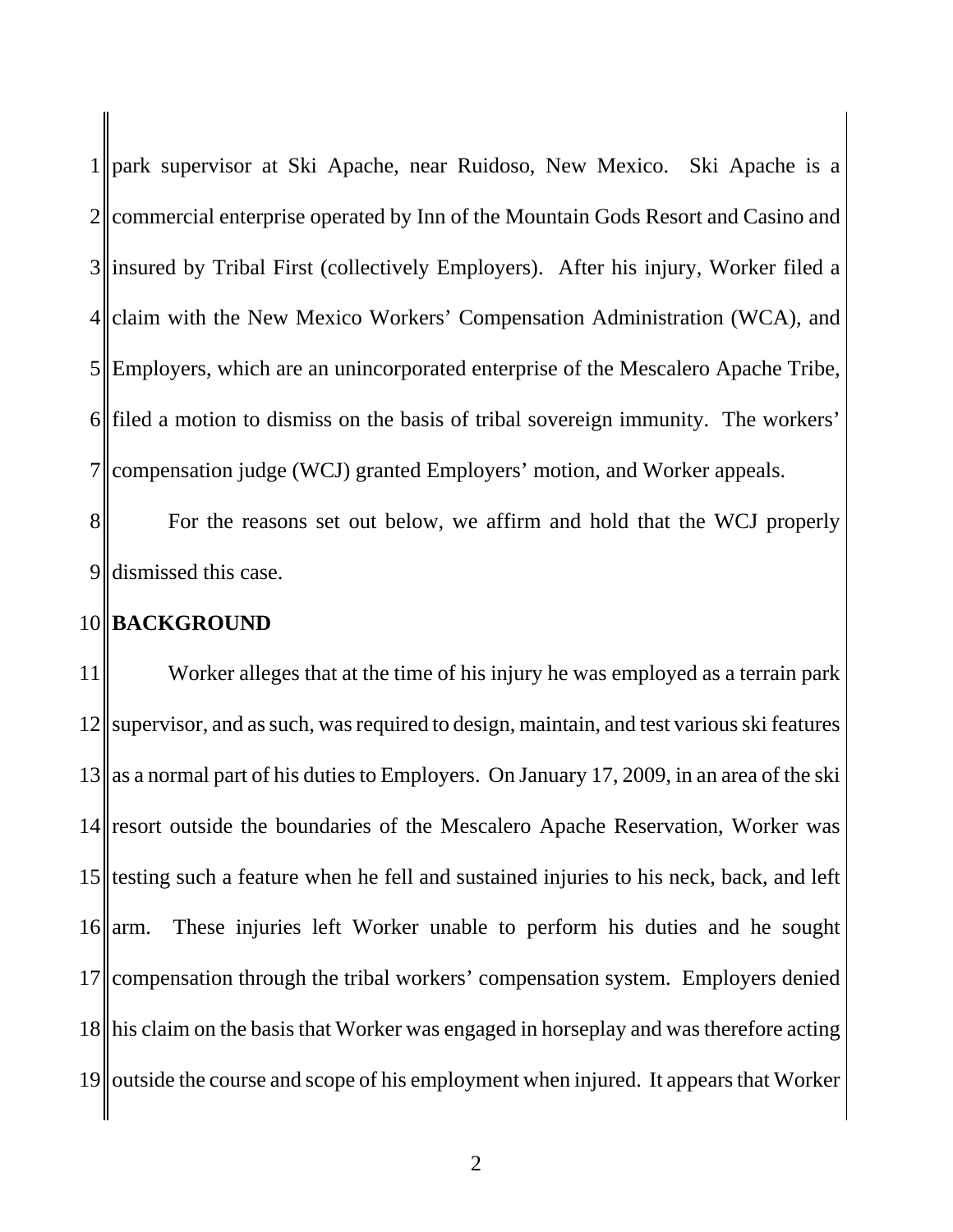$1$  did not appeal that decision.

2<sup> $\parallel$ </sup> Worker subsequently submitted another claim, this time with the WCA. The 3 matter was assigned to a mediator, who recommended dismissal on the basis that the  $4$  state lacked subject matter jurisdiction to adjudicate a claim against Employers. 5 Worker rejected and Employers accepted the mediator's proposed resolution, and on  $6$  June 9, 2009, the case was assigned to a WCJ. Employers argued that tribal sovereign 7 immunity barred Worker's claim, and after holding a hearing, the WCJ agreed, 8 concluding, "[t]he US Supreme Court has established a very broad view of what 9 constitutes sovereign immunity from suit by tribal entities." Noting that tribal 10 immunity may be defeated in only two ways, congressional abrogation or express 11 tribal waiver, the WCJ further found, that there had been no evidence offered of an 12 express or implied waiver of immunity, and that sovereign immunity deprived the 13 WCA of subject matter jurisdiction over the dispute.

14 Neither party disputes that Ski Apache is a resort owned and operated by Inn  $15$  of the Mountain Gods Resort and Casino, which, in turn, is wholly owned and 16 operated as an umbrella organization by the Mescalero Apache Tribe. *See DeFeo v.* 17 *Ski Apache Resort*, 120 N.M. 640, 641 904 P.2d 1065, 1066 (1995) (providing an 18 overview of the Ski Apache resort and describing its history, boundaries, and unique 19 commercial relationship with the United States Forest Service). Worker contends (1)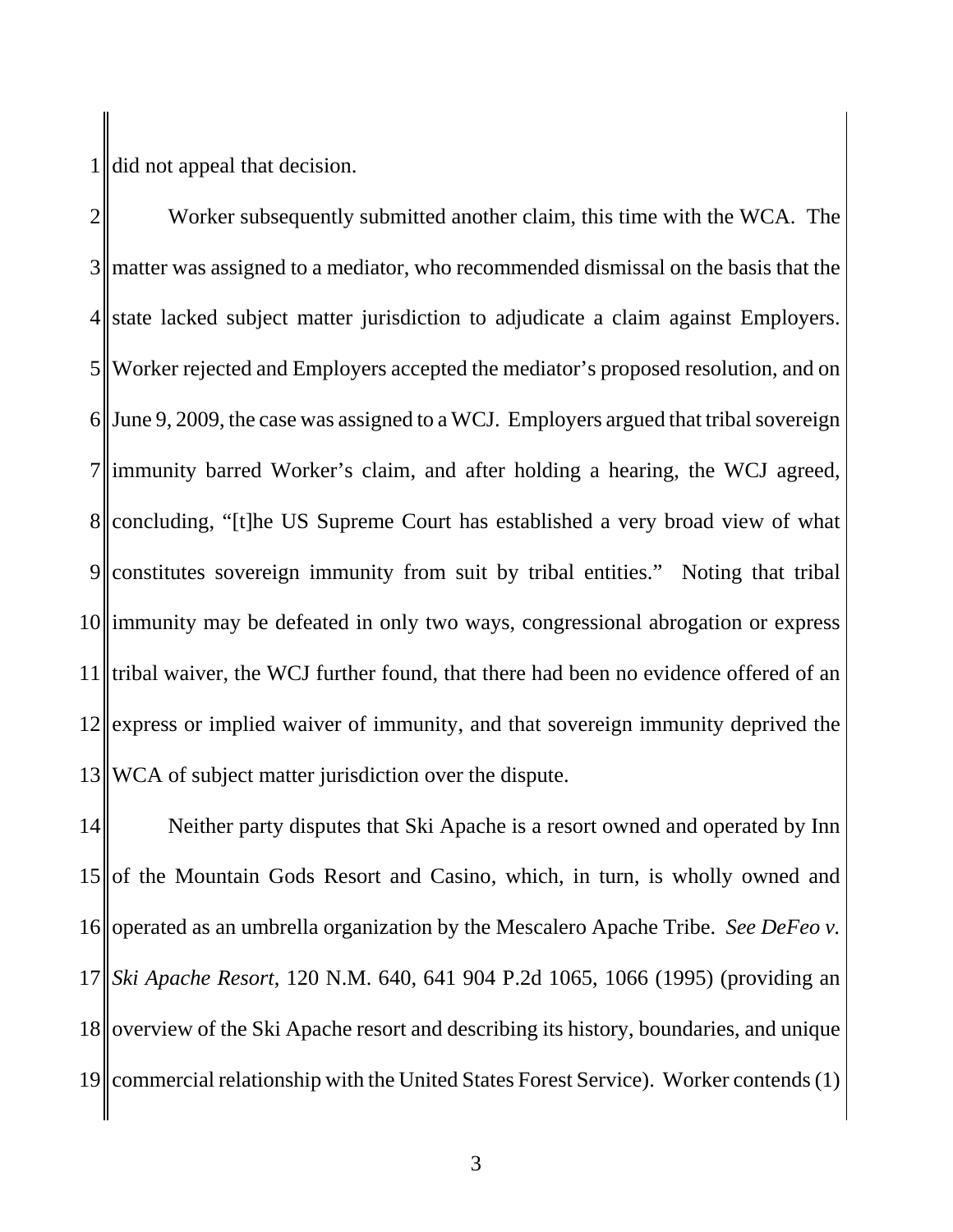1 sovereign immunity does not apply to state workers' compensation claims involving  $2\parallel$  off-reservation injuries; (2) the state Workers' Compensation Act (the Act), specifically, NMSA 1978, Section 52-1-6 (1990), does not exempt Indian tribes from coverage and therefore applies to them; (3) Employers waived sovereign immunity by participating in state workers' compensation proceedings; and (4) the gaming compact between the tribe and the state gives the WCA jurisdiction over this dispute. **DISCUSSION** 

### 8<sup>|</sup>|**A.** Standard of Review

9 We review de novo the question of whether an Indian tribe or tribal sub- division possesses sovereign immunity. *Sanchez v. Santa Ana Golf Club, Inc.*, 2005- NMCA-003, ¶ 4, 136 N.M. 682, 104 P.3d 548 (citing *Sac and Fox Nation v. Hanson,*  $12 \parallel 47$  F.3d 1061, 1063 (10th Cir.1995)). We also apply a de novo standard to questions 13<sup> $\parallel$ </sup> of whether a case was properly dismissed for want of subject matter jurisdiction. *Id*. **B. Tribal Sovereign Immunity in State Workers' Compensation Claims** 15 It is well-established in New Mexico that Indian tribes and their subdivisions enjoy sovereign immunity. *See Gallegos v. Pueblo of Tesuque*, 2002-NMSC-012, *¶* 27, 132 N.M. 207, 46 P.3d 668 (citing the United States Supreme Court's holding in *Kiowa Tribe of Okla. v. Mfg. Techs., Inc.*, 523 U.S. 751 (1998), and holding that tribal sovereign immunity is a matter of congressional control, not subject to judicial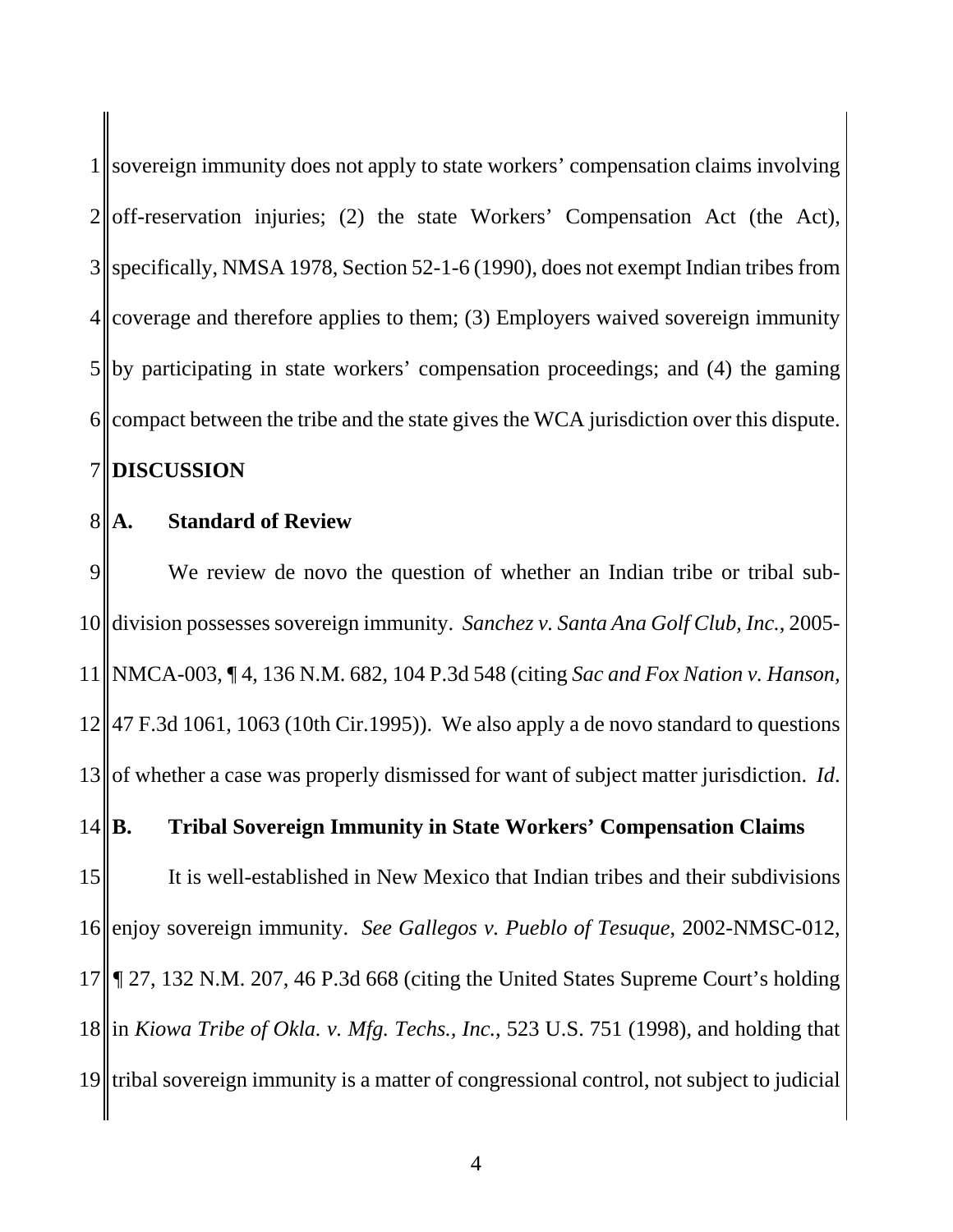1 boundary-setting). One manifestation of tribes' power of self-governance is their "immunity from suit in state courts." *DeFeo*, 120 N.M. at 642, 904 P.2d at 1067. Absent clear waiver by the tribe itself or congressional abrogation of the doctrine, tribal sovereign immunity is absolute, and any waiver must be "unequivocally" expressed." *Id.*; *Sanchez*, 2005-NMCA-003, ¶ 5. It cannot be implied. Such immunity applies whether the activity giving rise to the plaintiff's claim occurs within 7 or without tribal boundaries. *DeFeo*, 120 N.M. at 643, 904 P.2d at 1068.

8<sup>1</sup> These principles apply in an identical manner to claims for state workers' 9 compensation. Indeed, our opinion in *Antonio v. Inn of the Mountain Gods Resort & Casino* involved a factual scenario strikingly similar to the one at bar and is controlling on this point. 2010-NMCA-077, ¶¶ 11, 13, 148 N.M. 858, 242 P.3d 425. In *Antonio*, worker sustained an injury while performing his duties as a snowmaker at Ski Apache. He first received compensation from the tribe and later sought 14 additional compensation through the WCA. On the basis of tribal sovereign immunity, the state WCJ dismissed worker's claim for lack of jurisdiction. *Id*. ¶¶ 3-4. 16 On appeal, worker made an argument almost identical to the one advanced by Worker in this case—specifically, that the doctrine of tribal sovereign immunity, as outlined in *Kiowa*, does not protect tribes from suits before the WCA. This Court rejected that argument and held, "[t]he principle espoused in *Kiowa* . . . instructs our determination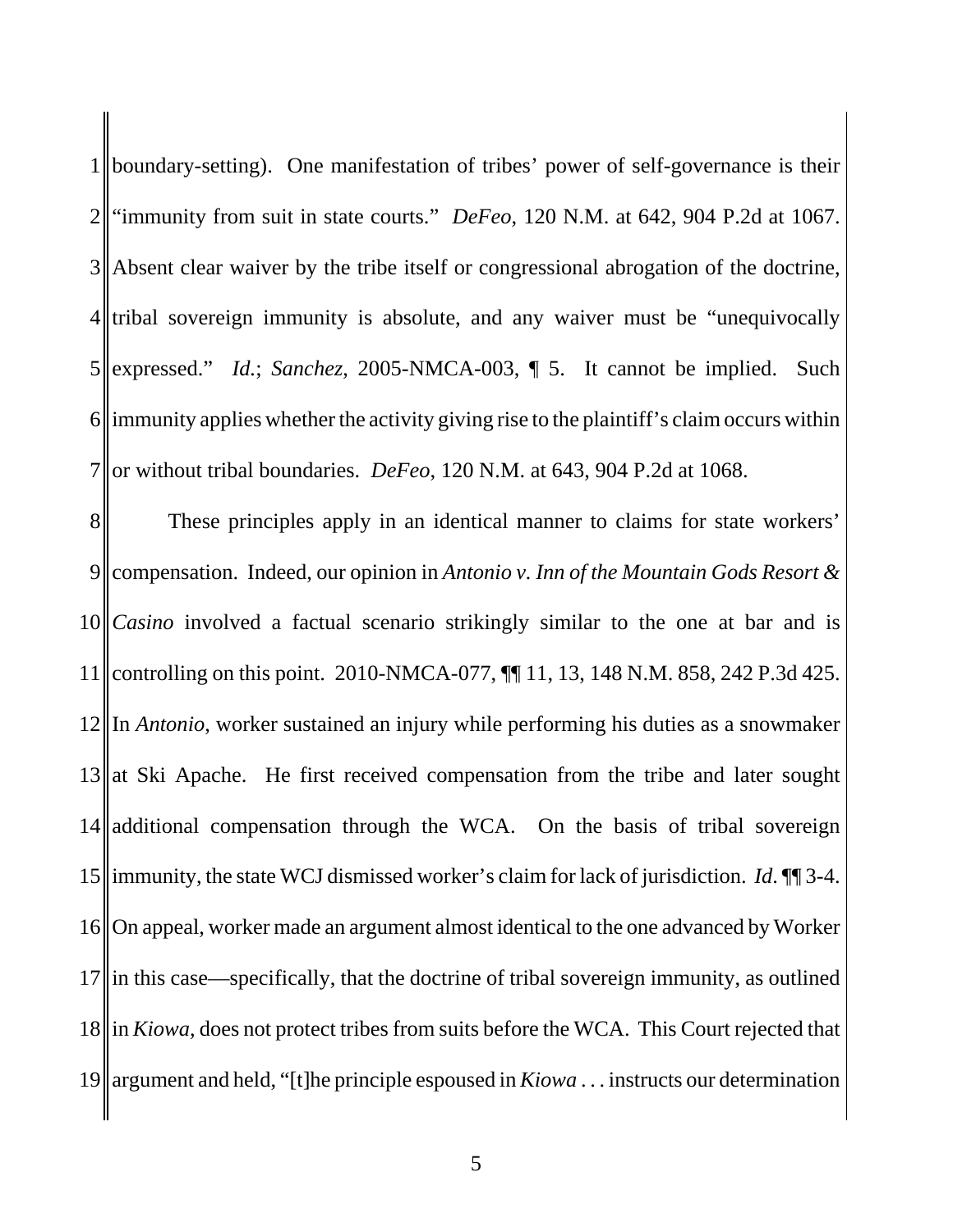that, absent an express waiver of immunity from suit, the WCA does not have 2<sup>|</sup>|jurisdiction to hear [w]orker's claim." *Antonio*, 2010-NMCA-077, ¶ 13. We also 3 rejected worker's argument that *Kiowa* applies only to contract cases arising outside reservation boundaries. *Antonio*, 2010-NMCA-077, slip op., ¶ 11. Tribal sovereign immunity applies despite the location of the injury and regardless of whether the dispute arises in contract, tort, or some other theory. *See id*. ¶¶ 10-11. As this Court held, "all current New Mexico case law reiterates one consistent principle—that 8 sovereign immunity, unless abrogated by Congress, must be expressly waived by the tribe." *Id.* ¶ 9; *see Sanchez*, 2005-NMCA-003, ¶¶ 5-7, 18 (holding that employment suit against tribe was barred by sovereign immunity because worker failed to establish waiver). "[C]ourts should defer to Congress on questions regarding the limits of tribal immunity." *Antonio*, 2010-NMCA-077, ¶ 11.

 The case at bar demands a similar result. Worker argues that *Kiowa* applies only to contract disputes, but as our analysis demonstrates, that is too narrow a 15 reading. Worker also contends that the Act, specifically Section 52-1-6, does not 16 exclude tribes and therefore constitutes a law of general applicability. But this Court's holding in *Antonio* refutes that argument as well. *Antonio*, 2010-NMCA-077, ¶ 14. For these reasons, we hold that tribal sovereign immunity applies in this case, and because Worker directs this Court to no evidence that Congress has authorized state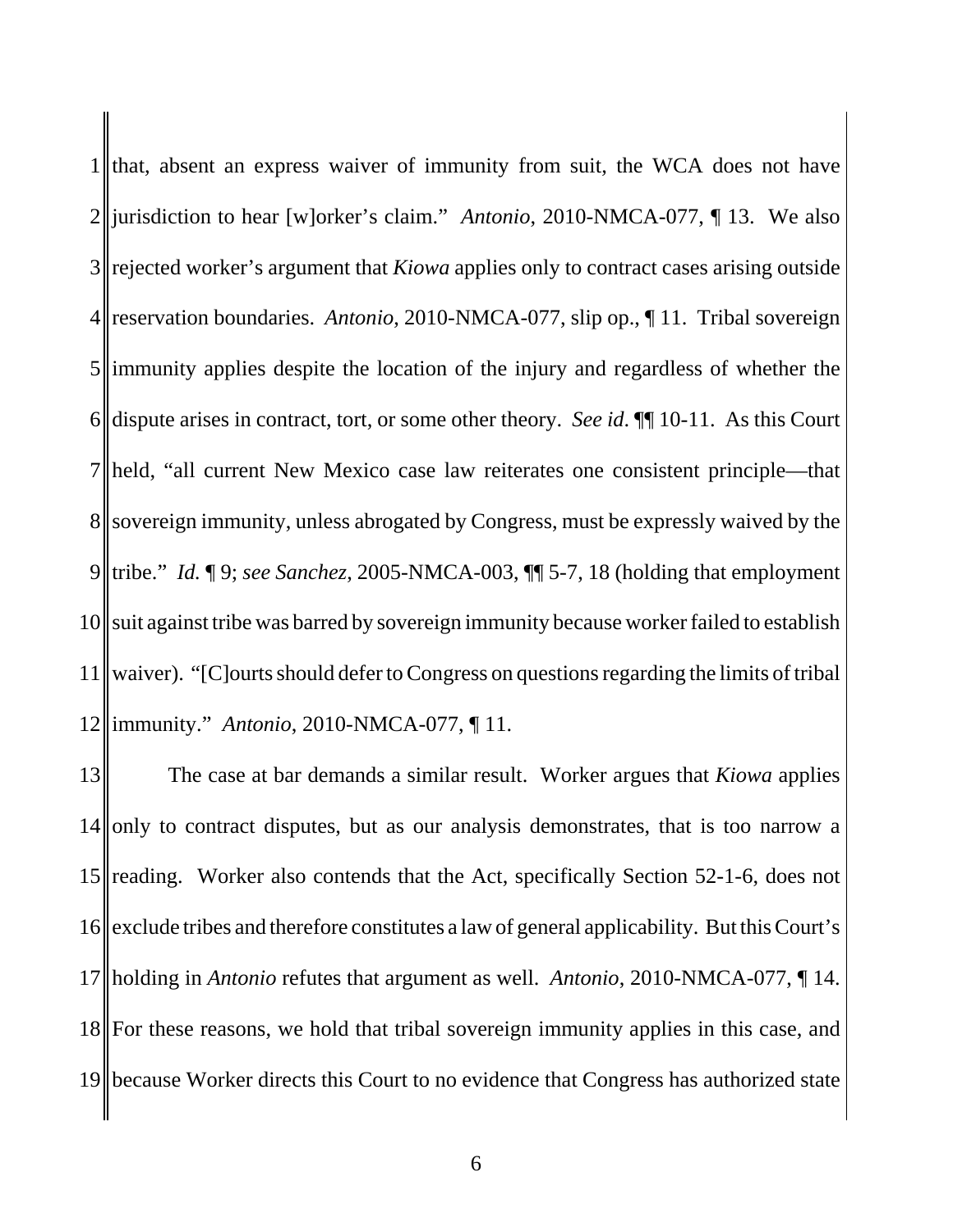1 workers' compensation claims against tribes, we turn to Worker's argument that  $2$  Employers waived their immunity.

### 3 **C. Waiver of Tribal Sovereign Immunity**

4 Even if sovereign immunity applies in this case, Worker contends, Employers waived it by answering his claim in the WCA proceeding. Worker relies on the fact that Employers filed a "responsive pleading when they accepted the recommended resolution" of the mediator. Such a pleading, Worker argues, suffices to effectuate a 8 waiver; but we disagree. A strong presumption against the waiver of sovereign immunity protects tribes in exactly this situation. For example, in *Sanchez*, this Court considered whether a tribal employer waived immunity by participating in WCA proceedings. 2005-NMCA-003, ¶ 18. There, we pointed out the

12<sup> $\parallel$ </sup> strong presumption against waiver of tribal sovereign immunity. 13 Therefore, a waiver of sovereign immunity cannot be implied but must 14 be unequivocally expressed. Tribal entities may not be sued absent 15 consent to be sued. Indian tribes long have structured their many 16 commercial dealings upon the justified expectation that absent an express 17 waiver their sovereign immunity stood fast.

18 *Id*. ¶ 7 (internal quotation marks and citations omitted). Any waiver of sovereign 19 immunity must be strictly construed, we held, "with all ambiguous provisions" 20 interpreted in favor of the tribe." *Id*.  $\parallel$  10. Because such a waiver cannot be implied,  $21$  we concluded, "waivers of sovereign immunity cannot be created by implication  $22$  through activities such as participation in the state's workers' compensation program."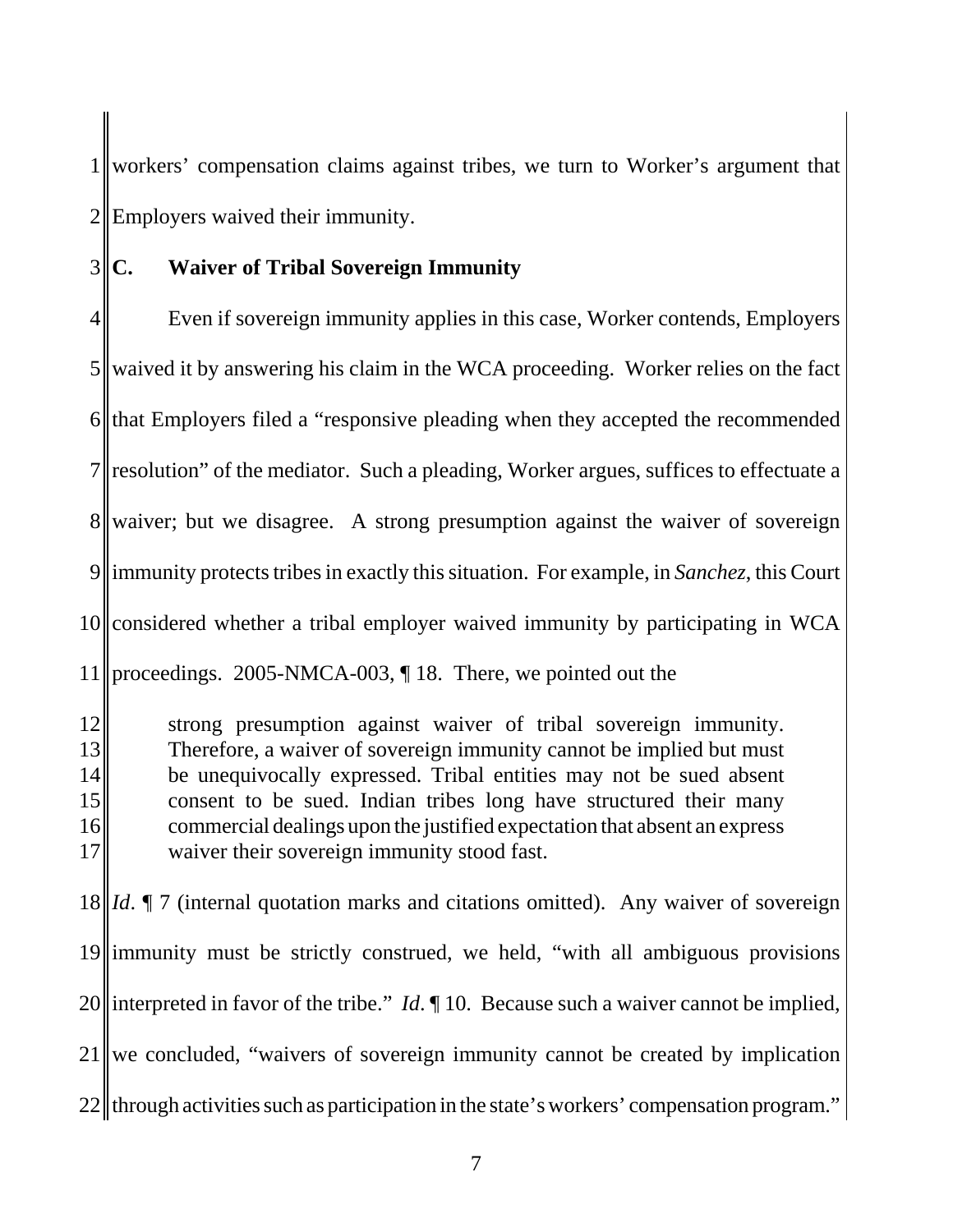$1 \| Id. \P 18.$  In this case, the recommended resolution was to dismiss the case for lack of subject matter jurisdiction. Employers' acceptance of this proposed resolution indicates not that there was a waiver, but rather that Employers agreed that there was no jurisdiction. Accordingly, we hold that Employers' participation in the WCA proceedings did not waive tribal sovereign immunity.

 Moreover, Worker's reliance on *Martinez v. Cities of Gold Casino*, is misplaced. 2009-NMCA-087, ¶ 16, 146 N.M. 735, 215 P.3d 44. In *Martinez*, this 8 Court made it clear that "voluntary participation in workers' compensation does not 9 act as a waiver of sovereign immunity." *Id*. 1 27. Instead, tribal employers waive their immunity only by explicitly doing so, for example, by agreeing that "the [WCA] does have jurisdiction over this claim" or by stating that "[j]urisdiction of [WCA] is not contested." *Id*. ¶ 5 (alterations in original). The tribal employer in *Martinez* made both of those statements—and it was on the basis of those explicit waivers that we endorsed the WCJ's jurisdiction in that case. *Id.* ¶ 28.

#### **D. Significance of the Gaming Compact**

16 Finally, we consider Worker's argument that the gaming compact between the tribe and the State gives the WCA jurisdiction to hear this claim. This Court rejected an identical argument in *Martinez*. *Id.* ¶ 26; *see Antonio*, 2010-NMCA-077, ¶¶ 17, 19- 20 (holding that "This Court's precedent is clear that [the gaming compact] does not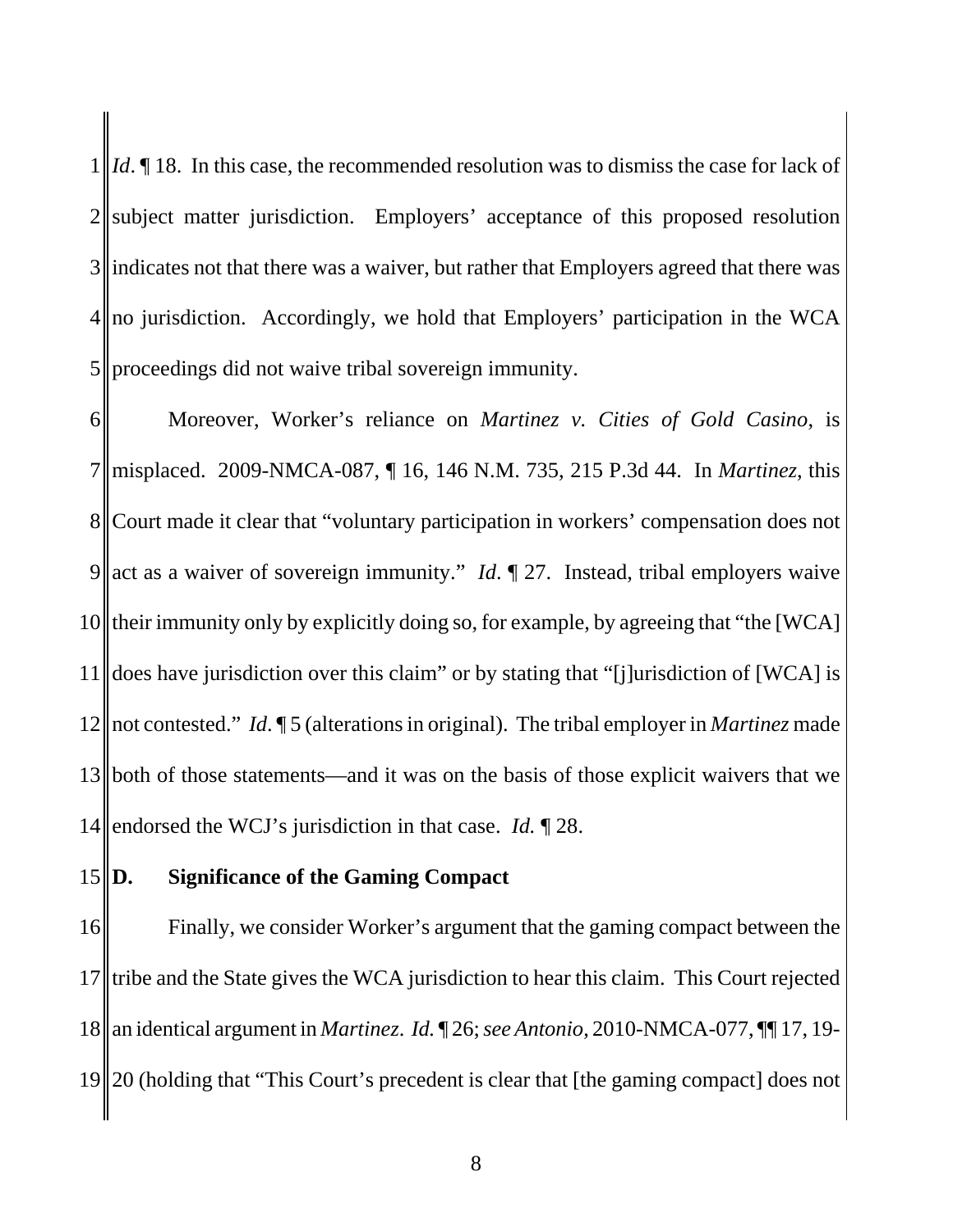constitute an express waiver of immunity for purposes of resolving workers' 2 compensation disputes."); *see also* NMSA 1978, § 11-13-1 (4)(B)(6) (codifying the gaming compact). Worker concedes that *Martinez* directly forecloses his argument on this issue and asks us to overrule it. We refuse to do so. It is firmly established that the gaming compact does not waive tribal sovereign immunity in workers' 6 compensation claims, and we believe *Martinez* correctly applied that principle.

#### 7 **CONCLUSION**

8 For these reasons, we affirm the order of the WCJ dismissing this case. Worker 9 points to no evidence that Congress intended to allow state workers' compensation 10 claims against Employers, and Employers have not waived their immunity. As 11 indicated above, it is unclear whether Worker appealed the denial of his workers' 12 compensation claim within the tribal system, but as this Court stated in *Antonio*, the 13 proper remedy lies there, not with the WCA. "The Tribe's current worker's 14 compensation program provides for a remedy in tribal court[,]" and where a worker 15 has not appeared in tribal court, any "argument that the Tribe's [program] is 16 insufficient is speculative and incapable of review." *Antonio*, 2010-NMCA-077, ¶ 21.

### 17 **IT IS SO ORDERED.**

18 **|** 

## 19 **RODERICK T. KENNEDY, Judge**